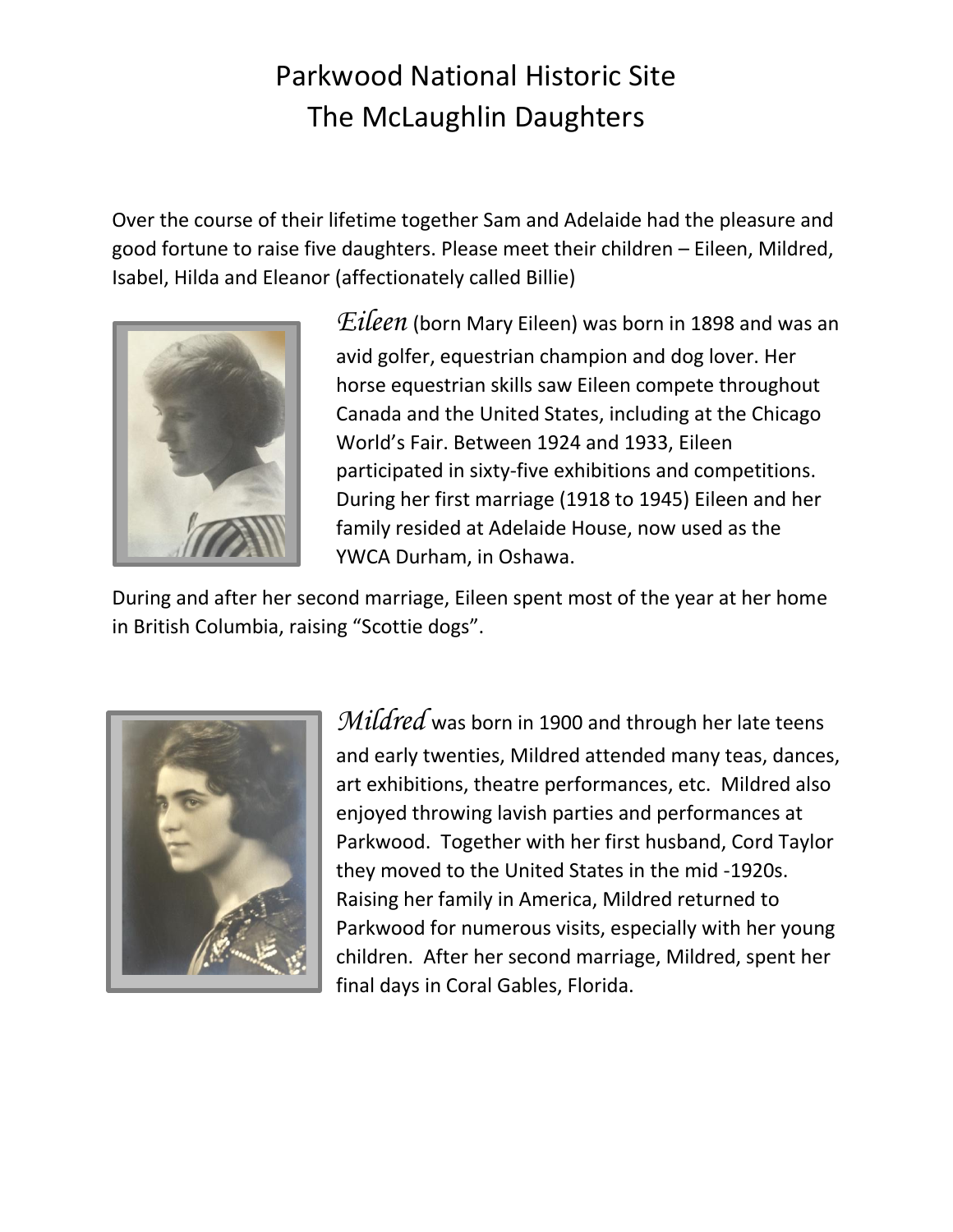## Parkwood National Historic Site The McLaughlin Daughters



*Isabel* studied art at the Ontario College of Art from 1926–1930 under Group of 7 member, Arthur Lismer and Yvonne McKague Housser. With a strong love of art, she studied in Paris 1929, Vienna in 1930 and with Hans Hofmann ca. 1947-52. Isabel become lifelong friends with McKague Housser and the two went on painting excursions together often. In 1948 McKague Housser painted a watercolour depicting McLaughlin in it titled: "Isabel the Archaeologist, Cap Chat River"

She became an executive member of the Heliconian Club in Toronto, and in 1933 she was a founding member of the Canadian Group of Painters and served as its first woman president in 1939.

On December 1, 1987 Isavel made a substantial donation of art work from her own personal collection of works by other artists to The Robert McLaughlin Gallery. Some of these artists included Prudence Heward, Louis Archambault, B. C. Binning, Andre Bieler, Emil Bistram, Emily Carr, Parekseva Clark, Lyonel Feininger, Lawren Harris, A. Y. Jackson, Alexandra Luke, Peter Haworth, Bobs Cogill Haworth, J. E. H. MacDonald, Anne Savage, Irene Kindness, Arthur Lismer, Sarah Robertson among others.

She was the recipient of the Order of Ontario in 1993 and the Order of Canada in 1997



*Hilda* was the fourth daughter of Sam and Adelaide, born in 1905. After her marriage, Hilda ended up spending most of her years living in Montreal.

Hilda loved nature and was passionate about its conservation and environmental protection. In the 1990s, Hilda purchased 1500 acres, the Pangman Conservation Reserve, helping to further develop